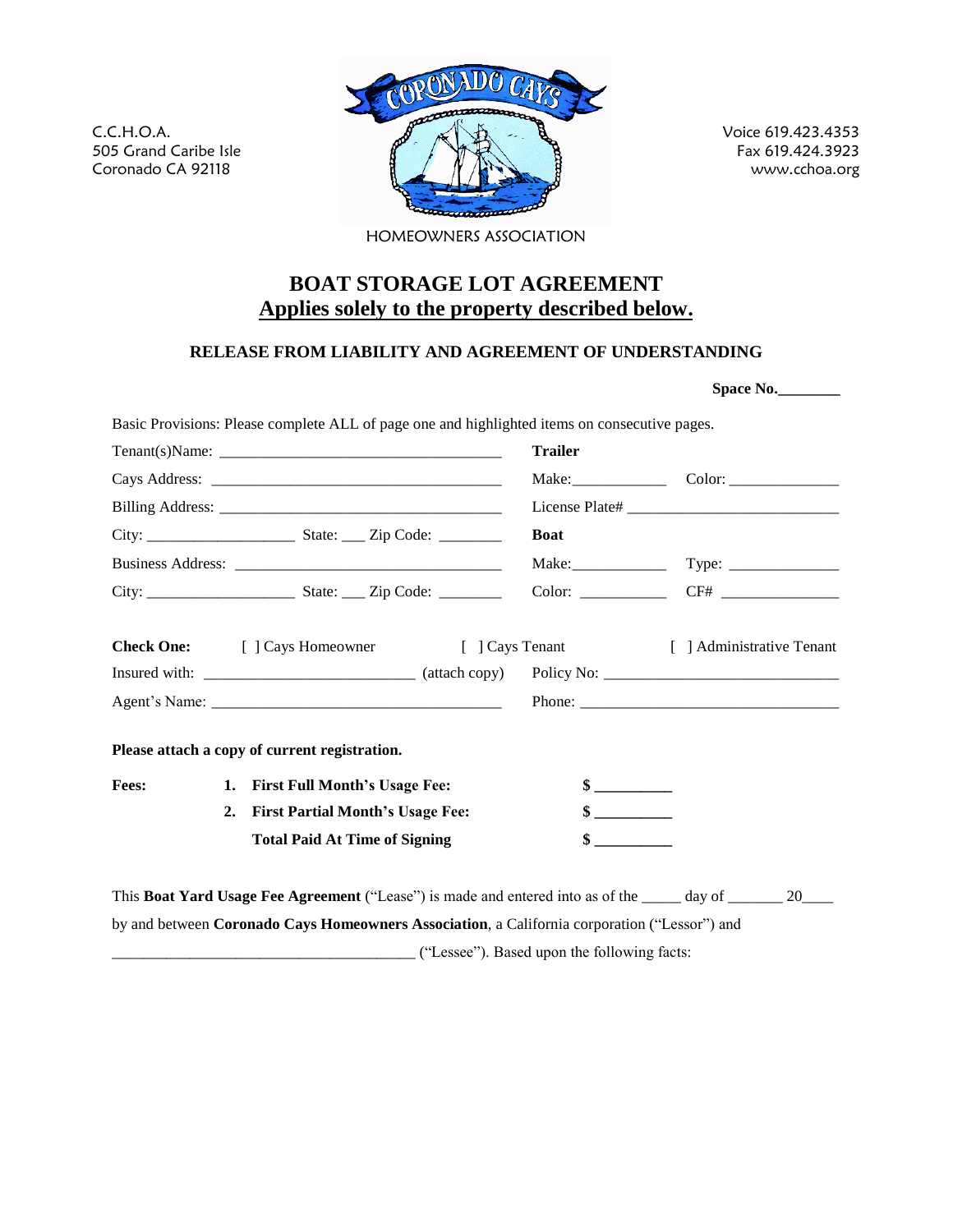Now therefore, in consideration of the mutual agreement herein set forth, the parties hereto agree as follows:

- 1. C.C.H.O.A. hereby agrees to rent to Boat/Trailer Owner an assigned storage space.
- 2. Boats/trailers must be clearly labeled as to ownership (ie. License plate, CF#).
- 3. In consideration therefore, Boat/Trailer Owner agrees to pay the C.C.H.O.A. the sum of \$\_\_\_\_ per month, in the form of rent. Said payment of rent is to commence on the day of  $\cdot$ , 20\_\_\_, and is to be payable on the first day of each month thereafter. Failure to make payment within 10 days after due date will result in an overdue charge of 10% on the amount due. Payment owed after 30 days will be grounds for initiation of involuntary pay collection procedures in accordance with current directives. Additionally, said property will be subject to impoundment and sold. It is further understood that monthly rental fee is subject to change.
- 4. Boat/Trailers must be kept in operable condition at all times.
- 5. Boat/Trailer will be considered abandoned if not maintained and operable.
- 6. The Boat/Trailer Owner hereby agrees that this agreement is, and shall be, **valid only for the specific property herein above described**. This agreement cannot be transferred, sold, conveyed, demised, bequeathed, or otherwise disposed of, or encumbered in any manner whatsoever. Any agreement to the contrary is, and shall be totally null and void. If the Boat/Trailer Owner sells, transfers, or conveys title of specific property aforementioned, the Boat/Trailer Owner hereby agrees to inform the C.C.H.O.A. and the Boat/Trailer Owner further agrees that prior to the effective date of such sale, transfer, or conveyance of title to said specific property, the Boat/Trailer Owner will immediately remove the property from the boat storage lot to such a place as the selection of which and cost of which shall be the sole obligation of the Boat/Trailer Owner.
- 7. This agreement can be terminated at any time, with no cause given, by the C.C.H.O.A. Such termination shall be effective on the date that written notice is placed in the United States mail, addressed to the owner(s) of the property herein before/after designated. All agreements and covenants, and portions thereof, contained herein, applicable to any release of liability, or indemnification for liability, shall remain in full force and effect (even though by the terms herein, this storage agreement shall have terminated or expired), until such time as the specific property herein before/after described has been removed from the limits of the boat storage lot facility and any other property related thereto.
- 8. The Boat/Trailer Owner hereby expressly and knowingly covenants and agrees to guarantee, defend, indemnify, and hold free and harmless any liability whatsoever of the Coronado Cays Homeowners Association.
- 9. Proof of required insurance must be provided at the time of signing agreement and must clearly indicate that the coverage applies to the property belonging to the insured, which is kept and maintained away from the insured's residence(s). For the purposes of this agreement, proof of insurance signed by the Boat/Trailer Owner licensed insurance company. Failure of the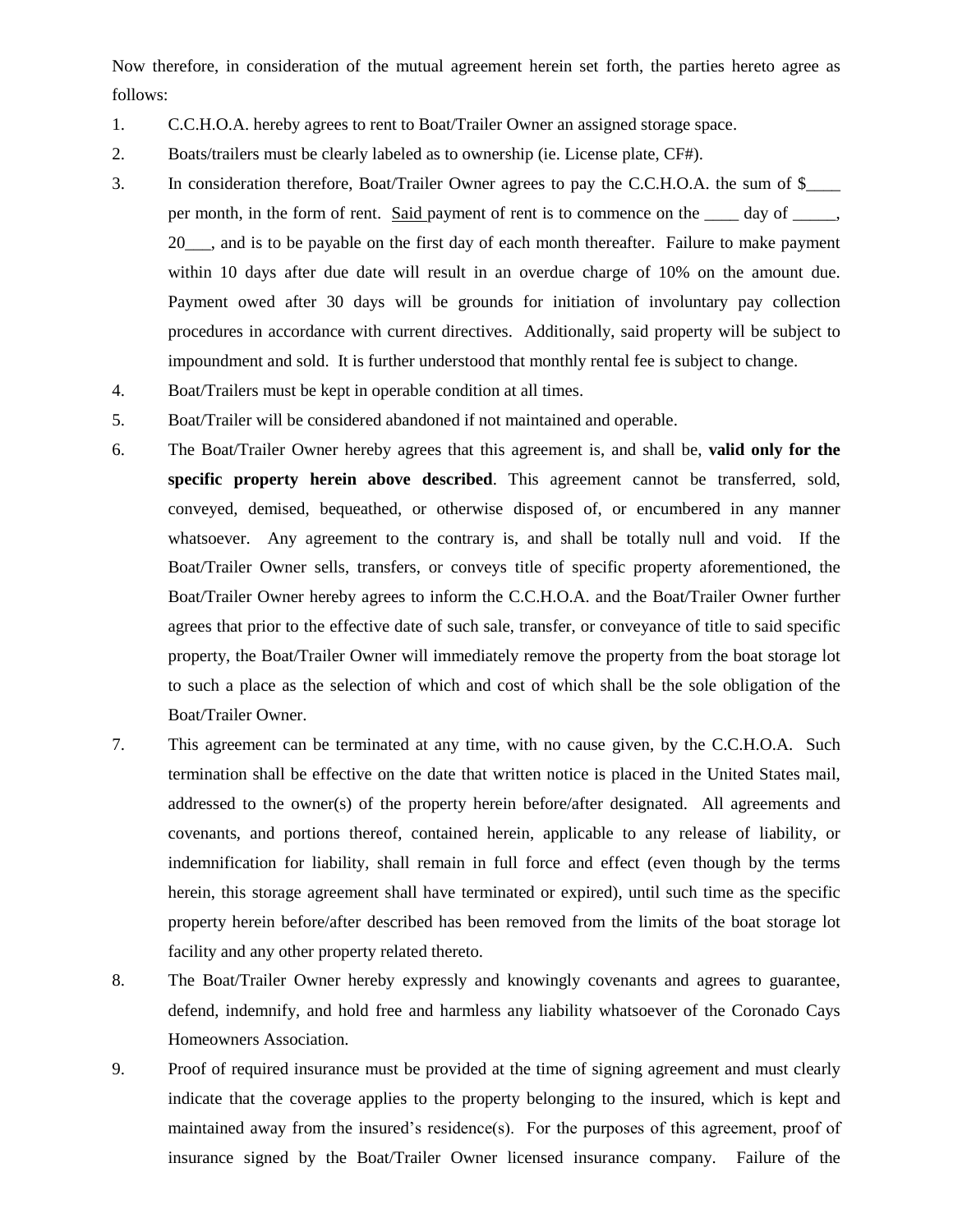Boat/Trailer Owner to provide proof of insurance and appropriate registration numbers or documentation papers will prevent the storage of said property at the boat storage lot facility.

- 10. The Boat/Trailer Owner agrees to strictly follow the terms and conditions of this agreement and the rules and regulations of the Boat Storage Lot facility. The lessee confirms that he/she has received a copy of the agreement (initial) \_\_\_\_\_\_\_\_\_\_\_\_\_\_. The Boat/Trailer Owner further agrees to comply with all pertinent State of California regulations.
- 11. The Boat/Trailer Owner further understands that any violation on the part of his/her agents, guests, and/or invitees, representatives, successors, heirs, executors, or assigns may constitute grounds for immediate termination of this agreement, at the option of C.C.H.O.A. The following list is an example of situations, which may cause termination of this agreement. It is not exhaustive.
	- A. Failure of the Boat/Trailer Owner to provide proper care for his/her property.
	- B. Failure of the Boat/Trailer Owner to pay for current storage lot fees.
	- C. Failure of the Boat/Trailer Owner to maintain required insurance and state registration.
	- D. If at such times as the needs or interest of the C.C.H.O.A. shall deem such termination necessary.
	- E. Failure of the Boat/Trailer Owner to comply with provisions of this agreement or current regulations for the boat storage lot facility.
	- F. In the option of the General Manager the property is considered a danger to other property.
	- G. The Boat/Trailer Owner will be liable for all legal and collection fees and interest costs absorbed by the C.C.H.O.A. in attempts to collect monies owed the C.C.H.O.A. by the Boat/Trailer Owner.
	- H. The Boat/Trailer Owner must be Coronado Cays Homeowner or Resident or Renter.

By execution of the foregoing agreement, the parties hereto do hereby agree, that each party hereto has been provided a copy of the foregoing agreement and advised to SPECIFICIALY READ ALL THE TERMS HEREOF AND SEEK COMPETENT LEGAL ADVICE BEFORE EXECUTION OF THIS AGREEMENT.

| <b>General Manager</b> | Date                                 | <b>Boat/Trailer Owner</b> | Date |
|------------------------|--------------------------------------|---------------------------|------|
|                        | Home and/or Cell Numbers             |                           |      |
|                        | Emergency Contact Name and Number(s) |                           |      |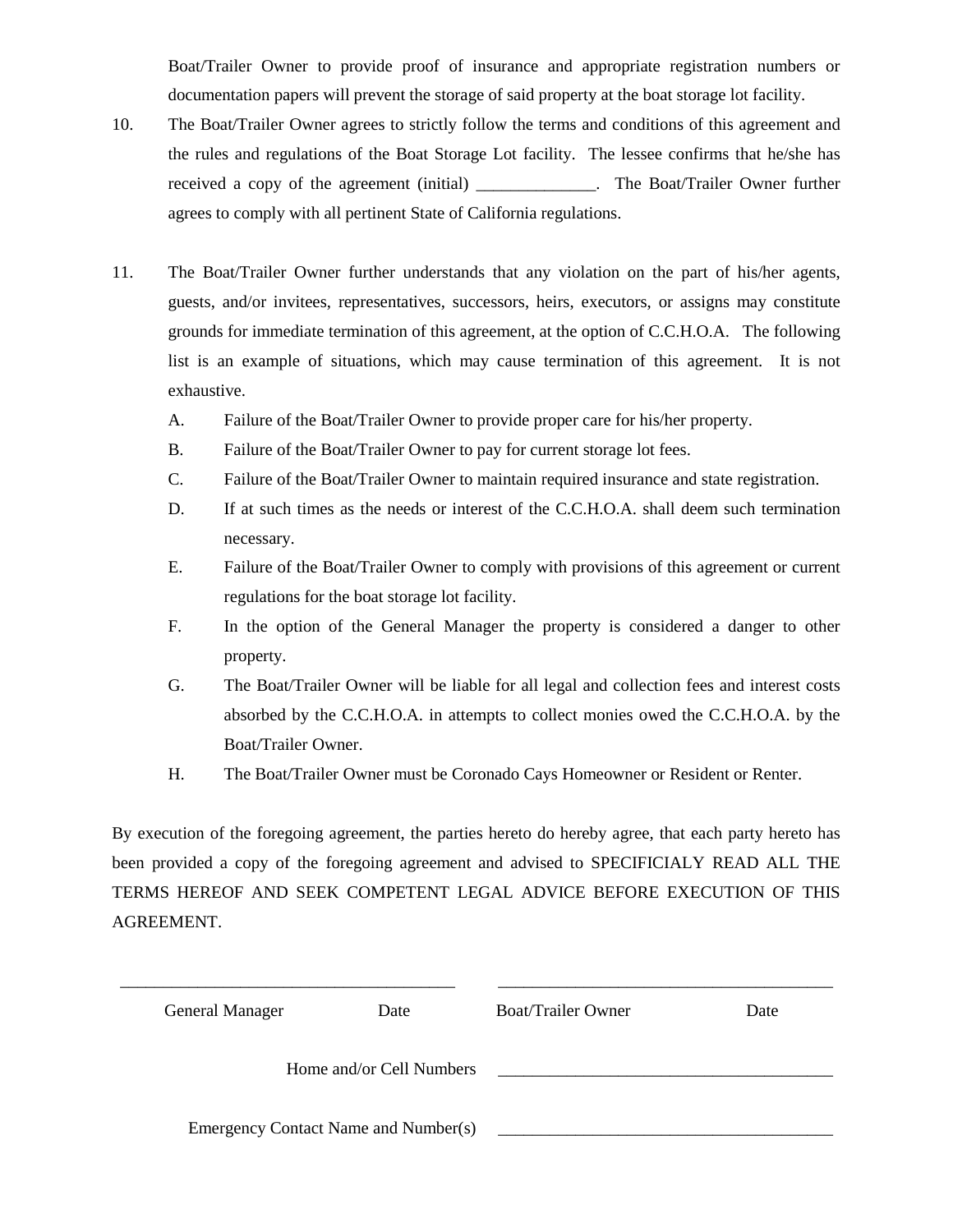## **Coronado Cays Homeowners Association Boat Storage Lot**

**Purpose**: In accordance with the following instructions are published for the parking and storage of privately owned recreational boats, trailers of homeowners living in the Coronado Cays.

**Policy**: The recreational boat, trailer-parking area will be administered directly by the General Manager of Coronado Cays Homeowners Association.

- A. Permission to park and/or store boats, trailers may be granted to any Coronado Cays Homeowner.
- B. Access to the storage lot is available 24 hours every day. Boats, trailers. Items found outside the storage lot will be considered abandoned property after a period of 72 hours, and will be subject to towing in accordance with impoundment, unless the General Manager grants prior approval.
- C. As deemed necessary, the combination will be changed by direction of the General Manager. The combination may be obtained only by appearing in person, presenting proper identification and storage lot space number. Only those listed will be authorized entrance. Phone calls will not be accepted.
- D. Patrons of the storage lot are to keep their boats and outboard motors covered and in a good state of repair. Covers are not to be ripped, torn or worn out.Tires are to be kept properly inflated. Patrons must keep their assigned space free of trash or debris.
- E. Drip pans must be used whenever there is a possibility of oil or fuel leakage onto the pavement. Fuel or oil spills are illegal and must be cleaned up immediately.
- F. Storage lot fees are due in advance. Payment is due the first  $(1<sup>st</sup>)$  of each month. Fees not paid before the end of the month will be charged a late fee. Fees will be pro-rated for the full month or one-half month only, based on sign up date of 1<sup>st</sup> to 14<sup>th</sup>, inclusive for full month and 15<sup>th</sup> to end of month for one-half month, upon entry or signing up for storage space. Fees are not pro-rate on full month and  $15<sup>th</sup>$  to end of month for one-half month, upon entry or signing up for due upon start of agreement.
- G. Accounts delinquent in excess of 30 days will result in the stored item being impounded until such time all outstanding fees are paid. After a period of three months, if fees are not paid, the stored item will be declared abandoned property. Accounts will be billed each month and fees are to be paid by mail or at the Association office. If payment is by check, assigned storage lot space number must be noted along work and home phone numbers.
- H. The storage lot will not be used as a repair facility.
- I. Access to storage lot will be limited to registered owners and those persons with valid ID who have been authorized by the registered owner to care for their items. Each owner will be required to fill out an "Authorized Access" slip that will be kept in the Association office.
- J. Storage of non-maritime equipment internally in boats is not authorized.<br>
K. Expeditionary type gas containers will not be stored in the boats or on tra
- Expeditionary type gas containers will not be stored in the boats or on trailers.

**Cancellation**: of storage lot agreement will be handled in the following manner:

- 1. Patrons must contact the Association office General Manager in person, directing the cancellation of space.
- 2. Storage lot space fees paid in advance will be refunded as follows: